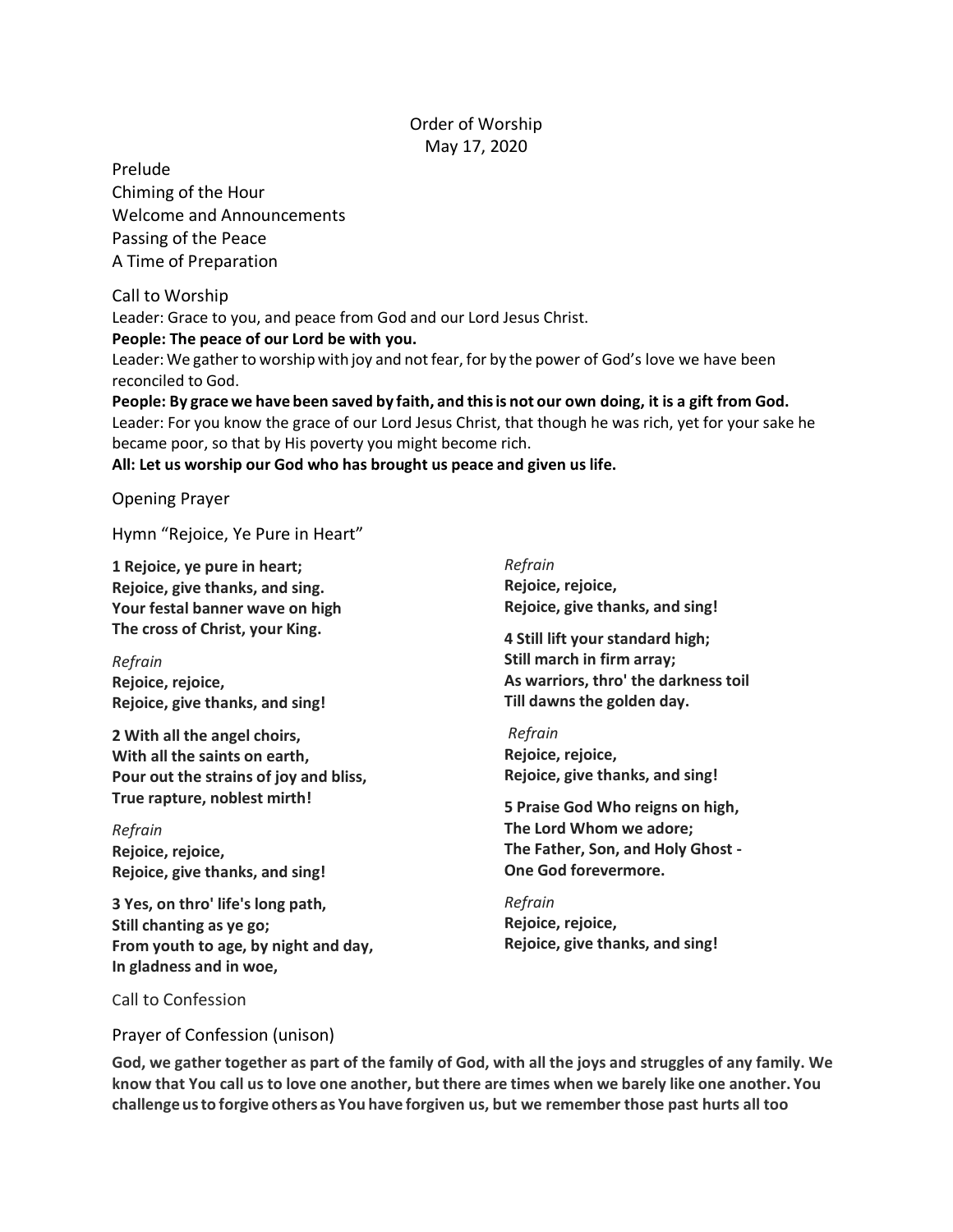**clearly. You invite us to see all people as our neighbors, but we get hung up on the differences. Despite all this, You continue to welcome us into Your family, loving us and claiming us as Your own. Your grace surrounds us, bringing us together. Your forgiveness opens the door for us to return to the family of God. Continue to show us how to follow You, teach us how to believe. Bring us home again and again. Amen.** 

# Assurance of Pardon *Glory be to the Father, and to the Son, and to the Holy Ghost. As it was in the beginning, It is now and ever shall be, World without end. Amen.*

## Prayers of the People

## The Lord's Prayer (unison)

**Our Father, who art in heaven, hallowed be thy name, thy kingdom come, thy will be done, on earth as it isin heaven. Give us this day our daily bread; and forgive us our debts, as we forgive our debtors; and lead us not into temptation, but deliver us from evil. For thine is the kingdom, and the power, and the glory, forever. Amen.**

### Anthem

Scripture Readings "John 1:43-51"

43 The next day Jesus decided to go to Galilee. He found Philip and said to him, "Follow me." <sup>44</sup> Now Philip was from Bethsaida, the city of Andrew and Peter. <sup>45</sup> Philip found Nathanael and said to him, "We have found him about whom Moses in the law and also the prophets wrote, Jesus son of Joseph from Nazareth." <sup>46</sup> Nathanael said to him, "Can anything good come out of Nazareth?" Philip said to him, "Come and see." <sup>47</sup> When Jesus saw Nathanael coming toward him, he said of him, "Here is truly an Israelite in whom there is no deceit!" <sup>48</sup> Nathanael asked him, "Where did you get to know me?" Jesus answered, "I saw you under the fig tree before Philip called you." <sup>49</sup> Nathanael replied, "Rabbi, you are the Son of God! You are the King of Israel!" <sup>50</sup> Jesus answered, "Do you believe because I told you that I saw you under the fig tree? You will see greater things than these." <sup>51</sup> And he said to him, "Very truly, I tell you, you will see heaven opened and the angels of God ascending and descending

Sermon "Come and See"

upon the Son of Man."

## Affirmation of Faith—*Apostles' Creed* (unison)

**I believe in God, the Father almighty, creator of heaven and earth. I believe in Jesus Christ, his only Son, our Lord. He was conceived by the power of the Holy Spirit and born of the virgin Mary.He suffered under Pontius Pilate, was crucified, died, and was buried. He descended to the dead. On the third day he rose again. He ascended into heaven, and is seated at the right hand of the Father. He will come again to judge the living and the dead. I believe in the Holy Spirit, the holy catholic Church, the communion of the saints, the forgiveness of sins, the resurrection of the body, and the life everlasting. Amen.**